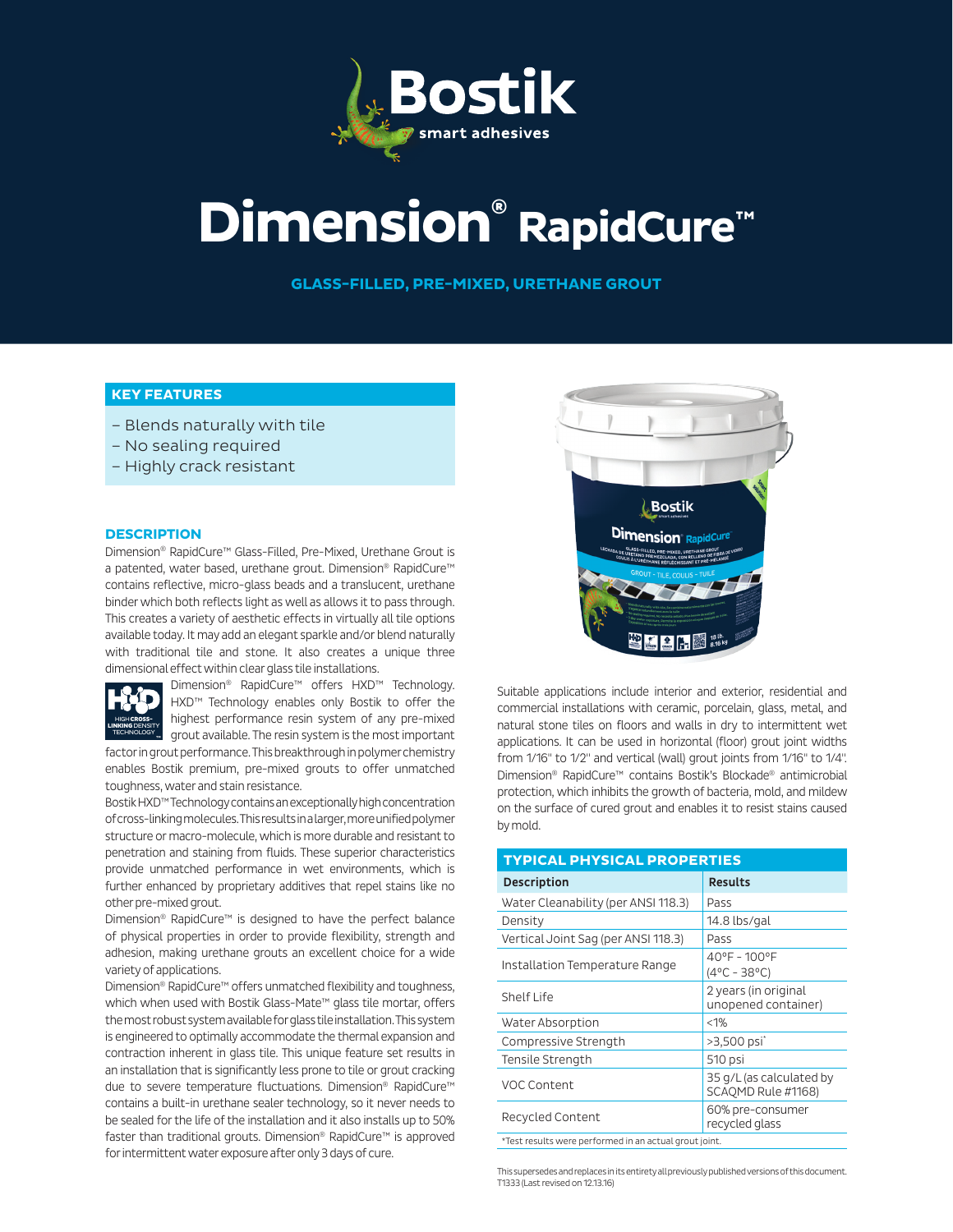Dimension® RapidCure™ is a revolutionary new technology which employs state-of-the-art urethane chemistry. As yet, there is no current ANSI or ASTM standard for this technology (ANSI 118.3 pertains only to epoxy grout products); however, for comparative purposes, physical and chemical properties are listed on previous page.

#### **PRODUCT BENEFITS**

- Unique reflective appearance
- 3 day intermittent water exposure
- No color fading, streaking or shading
- Chemical and stain resistant
- No sealing required ever!
- Highly crack-resistant
- Premixed and ready to use
- Fast, easy installation-installs up to 50% faster than other grouts
- Excess product can be saved and used later (when stored properly in original container)
- UV stable–Colors will not yellow or fade
- Bostik's Blockade® antimicrobial protection
- Dust-free mixing
- Easy water clean up
- Non-sag formula ideal for vertical surfaces
- May contribute to USGBC LEED® Credits: MR 4.1 & 4.2 (Recycled Content) and EQ 4.1 (Low-Emitting Materials)
- Does not contribute to efflorescence
- Flexible to expand and contract naturally with glass tile

#### **DIRECTIONS FOR USE**

Read and understand this technical data sheet and associated material safety data sheet completely before beginning. Always use protective clothing (gloves and eye protection) when working with grout. When installing tile, follow applicable ANSI, TCNA and NTCA installation standards.

#### **INSTALLATION**

PRIOR TO GROUTING FULL INSTALLATION, APPLY TO A TEST AREA TO BECOME FAMILIAR WITH APPLICATION AND TO ENSURE PRODUCT SATISFACTION.

#### **PREPARATION PRIOR TO APPLYING GROUT**

- 1. Ensure tile is firmly set and mortar is completely dry. NOTE: When waterproofing, ensure waterproofing products are installed over the mud bed (not under). Wait at least 24 hours after setting tile before grouting with Dimension® RapidCure™. Always follow tile manufacturer's instructions before grouting.
- 2. Remove all spacers, water, debris and adhesive from tile joints. Make sure the tile and the grout joints are clean and free of any contaminants that may inhibit the bond. For best results, the surface of tile should be at room temperature (70°F/21°C to 75°F/24°C). Urethane materials are affected by temperature and humidity variations. Cool temperatures and/or high humidity will slow cure time.
- 3. To facilitate cleaning it is helpful to pre-seal porous or matte-finished surfaces (including unglazed porcelain, matte-finished glazed tile, and matte glass) with a water-based sealer (natural stone) or grout release (tile), including sides of natural stone The textured surfaces of these tiles allow the grout to settle into the textured surfaces during application making it more difficult to easily clean.

For glass, metal, marble, stone and other soft tiles, prepare a mockup and test the grout to ensure compatibility and that the grout may be installed without scratching the tile.

4. Prior to re-grouting existing grout joints, completely remove all of the old grout and any surface contaminants. Rinse any residual material out of grout joints, then allow joints to completely dry before re-grouting.

## **TYPICAL WORKING PROPERTIES**

| <b>Description</b>                                                       | <b>Time</b> |
|--------------------------------------------------------------------------|-------------|
| Working Time                                                             | 3 hours     |
| Tack-Free Time                                                           | 8 hours     |
| Ready for Light Foot Traffic                                             | 24 hours    |
| Ready for Heavy Foot Traffic                                             | 3 days      |
| Stain Resistant (Food, Beverages, etc.)                                  | 3 days      |
| Cure Time Before Intermittent Water Exposure<br>(>70°F/21°C and <50% RH) | 3 days      |

#### **CHEMICAL RESISTANCE PROPERTIES (PER ASTM C267)**

| <b>Chemical Resistance</b>        | <b>Typically Found In</b>                               | <b>Results</b> |
|-----------------------------------|---------------------------------------------------------|----------------|
| Acetic Acid (3%)                  | Vinegar                                                 | Pass           |
| Ammonium Chloride                 | Shampoo                                                 | Pass           |
| Citric Acid Solution<br>(100 q/L) | Household<br>Cleaners                                   | Pass           |
| Lactic Acid                       | Milk                                                    | Pass           |
| Phosphoric Acid (10%)             | Household<br>Cleaners                                   | Pass           |
| Sulfamic Acid (10%)               | Cleaning Agents                                         | Pass           |
| Sodium Hypochlorite<br>$(1:1)$ 3% | Bleach, Household<br>Chemicals,<br><b>Disinfectants</b> | Pass           |
| Hydrochloric Acid (10%)           | Muriatic Acid                                           | Pass           |

Results shown are typical and reflect test procedures used by the Tile Council of North America (TCNA).

#### **APPLICATION OF GROUT**

1. Lightly dampen a sponge with clean water and apply to the top of the tile in a 2 to 10 square foot area (an arm's length). Wet tile enough to dampen while ensuring water is not pooling in grout joints.



INSTALLATION TIP: Add 1 tablespoon of Dawn® dishwashing liquid per gallon of water and use to pre-wet tile to act as a grout release on matte finished tile surfaces.

NOTE: Do not use Dawn® dishwashing liquid in water used to cleanup grout after application.

#### **WHILE SPREADING GROUT**

2. Grout small areas at a time. Typically grout a 2 to 10 square foot area (an arm's length) or an area you can comfortably grout in 2 to 3 minutes. It is more a matter of time spent spreading grout than distance covered. Spreading too far without cleaning within



two to three minutes will allow the grout to begin to cure on the surface of the tile and create haze issues. Work grout back and forth along the joint holding the float at a 45 degree angle to the face of the tile ensuring grout joints are completely packed. Ensure you have enough product on the surface of the tile while grouting to ensure you can easily move it around and pack the joints.

Then hold the float at a 90 degree angle to the face of the tile and moving the trowel at a 45 degree angle to the line of the grout joint remove the excess grout with the float. This should remove 95% of the grout from the tile surface.



NOTE: For best results, do not grout a large area and make sure to clean as you go.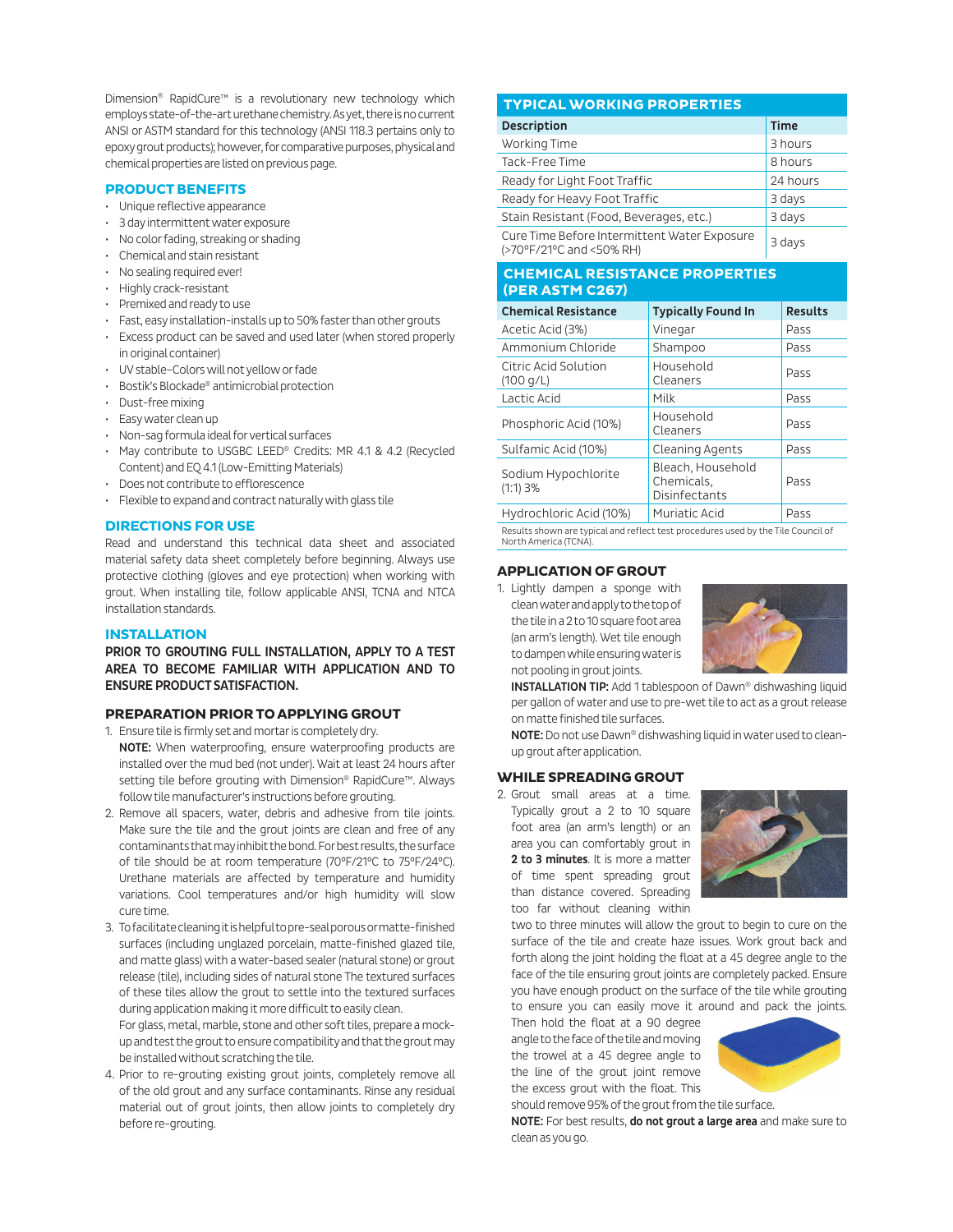#### **INITIAL CLEAN-UP**

We recommend using a sponge with a blue microfiber on one side and two rinse buckets as follows:

- 1. Double-rinse your sponge before each cleaning by dipping the sponge into the first bucket of water and then the second bucket of water. Squeeze sponge after rinsing in each bucket.
- 2. Using the yellow side of the sponge, lightly work the sponge in a circular motion to loosen grout residue on the surface of the tile and tool and form the grout joints. Now dip the sponge in the second bucket of water. Using the blue side of the sponge, hold the sponge flat on the surface of the tile and wipe off excess grout residue at a 45° angle to the grout joints.
- 3. Repeat this process once and then move on to the next grouting area. Remember not to spread an area larger than you can clean within 2 to 3 minutes.
- 4. Change the first bucket of rinse water approximately every 50 to 100 square feet or when the second bucket of rinse water no longer appears clean or clear. This avoids re-depositing the clear urethane binder back on the surface of the tile.
- 5. There is no need to change both buckets of rinse water as you simply move the second bucket into the first bucket position and place the fresh bucket of rinse water in the second bucket position. This saves time and water!

Check your work as you clean. Repair any low spots with additional grout. DO NOT over wash grout joints.

**INSTALLATION TIP:** If working alone, only grout as far as you can reach (arm's length) before cleaning. If working as a team, one person should grout, while the other(s) are cleaning immediately (no more than two to three minutes) behind the first person.

6. Squeeze as much water out of sponge as possible before placing on tile.



7. Place sponge flat on tile surface and use very light pressure to ensure a full, flush grout joint.





Use light pressure and keep sponge flat on tile surface.

Do not bend sponge as this pulls grout from the joint.

### **AFTER SPREADING GROUT**

If this process is followed consistently the only grout residue remaining should be easily removed by moving a dry cotton (white and lint free) or microfiber cloth across the surface of the tile in a circular motion two or three times.

After grouting for approximately 1½ hour inspect the area to see if you notice a film/haze on the surface of the tile. If you notice a film or haze, lightly tap the grout joints with your finger to ensure the joint is firm and the grout does not transfer to your finger tip. When joint is firm, use an alcohol-based clear glass cleaner (for luxury vinyl tile, test first on a separate piece for compatibility) to remove any residual film or haze.

Spray alcohol-based clear glass cleaner on a nylon cleaning pad (such as a microfiber towel or 3M® Doodlebug™) designed for delicate surfaces. Rub the cleaning pad lightly over the urethane haze on the tile being careful not to disturb the grout joints.

| <b>18 LB. UNIT COVERAGE CHART (FT2)</b>                           |                              |                             |                              |                 |                             |                             |  |  |
|-------------------------------------------------------------------|------------------------------|-----------------------------|------------------------------|-----------------|-----------------------------|-----------------------------|--|--|
| <b>Tile Size</b>                                                  | $\frac{1}{16}$ <sup>11</sup> | $\frac{1}{8}$ <sup>11</sup> | $\frac{3}{16}$ <sup>11</sup> | $\frac{1}{4}$ " | $\frac{3}{8}$ <sup>11</sup> | $\frac{1}{2}$ "             |  |  |
| $1''$ x $1''$ x $\frac{1}{4}''$                                   | 63                           | 32                          |                              |                 |                             |                             |  |  |
| $2''$ x $2''$ x $\frac{1}{4}''$                                   | 126                          | 63                          |                              |                 |                             |                             |  |  |
| $3'' \times 6'' \times \frac{5}{16}$                              | 402                          | 206                         | 140                          | 108             |                             |                             |  |  |
| $4" \times 4" \times \frac{5}{16}$                                | 382                          | 196                         | 134                          | 102             | ÷                           |                             |  |  |
| $4\frac{1}{4}$ " x $4\frac{1}{4}$ " x $\frac{5}{16}$ "            | 214                          | 107                         | 71                           | 54              | 36                          | 27                          |  |  |
| $4" \times 8" \times 7"$                                          | 168                          | 84                          | 56                           | 42              | 28                          | 21                          |  |  |
| $6" \times 6" \times 7"$                                          | 189                          | 95                          | 63                           | 47              | 32                          | 24                          |  |  |
| $8'' \times 8'' \times 3''$                                       | 337                          | 168                         | 112                          | 84              | 56                          | 42                          |  |  |
| 12" x 12" x %"                                                    | 505                          | 253                         | 168                          | 126             | 84                          | 63                          |  |  |
| 13" x 13" x %"                                                    | 547                          | 274                         | 182                          | 137             | 91                          | 68                          |  |  |
| 16" x 16" x %"                                                    | 673                          | 337                         | 224                          | 168             | 112                         | 84                          |  |  |
| 18" x 18" x %"                                                    | 758                          | 379                         | 253                          | 189             | 126                         | 95                          |  |  |
| 24" x 24" x %"                                                    | 1010                         | 505                         | 337                          | 253             | 168                         | 126                         |  |  |
| <b>9 LB. UNIT COVERAGE CHART (FT2)</b>                            |                              |                             |                              |                 |                             |                             |  |  |
| <b>Tile Size</b>                                                  | $\frac{1}{16}$ <sup>11</sup> | $\frac{1}{8}$ "             | $\frac{3}{16}$ <sup>11</sup> | $\frac{1}{4}$ " | $\frac{3}{8}$ <sup>11</sup> | $\frac{1}{2}$ <sup>11</sup> |  |  |
| $1''$ x $1''$ x $\frac{1}{4}''$                                   | 32                           | 16                          |                              |                 |                             |                             |  |  |
| $2" \times 2" \times \frac{1}{4"$                                 | 63                           | 32                          |                              |                 |                             |                             |  |  |
| $3''$ x 6" x $\frac{5}{16}$ "                                     | 201                          | 103                         | 70                           | 54              |                             |                             |  |  |
| $4" \times 4" \times 5"_{16"$                                     | 191                          | 98                          | 67                           | 51              | ÷,                          |                             |  |  |
| $4\frac{1}{4}$ " x $4\frac{1}{4}$ " x $\frac{5}{16}$ "            | 107                          | 54                          | 36                           | 27              | 18                          | 13                          |  |  |
| $4" \times 8" \times 16"$                                         | 84                           | 42                          | 28                           | 21              | 14                          | 11                          |  |  |
| $6" \times 6" \times 7"$                                          | 95                           | 47                          | 32                           | 24              | 16                          | 12                          |  |  |
| 8" x 8" x %"                                                      | 168                          | 84                          | 56                           | 42              | 28                          | 21                          |  |  |
| 12" x 12" x %"                                                    | 253                          | 126                         | 84                           | 63              | 42                          | 32                          |  |  |
| 13" x 13" x %"                                                    | 274                          | 137                         | 91                           | 68              | 46                          | 34                          |  |  |
| 16" x 16" x %"                                                    | 337                          | 168                         | 112                          | 84              | 56                          | 42                          |  |  |
| 18" x 18" x %"                                                    | 379                          | 189                         | 126                          | 95              | 63                          | 47                          |  |  |
| 24" x 24" x %"                                                    | 505                          | 253                         | 168                          | 126             | 84                          | 63                          |  |  |
| Average coverage per container - coverage will vary based on tile |                              |                             |                              |                 |                             |                             |  |  |

size, joint width and depth.

Excessive haze may require a direct spray on the surface of the tile, more dwell time or repeated cleaning. Do not flood surface with cleaner. Allow cleaner to rest on the tile/stone surface for at least 60 seconds to ensure sufficient penetration. Use a damp sponge and clean water to rinse and remove film and cleaner. Finish by drying the tile surface with a clean towel or cloth. Remove any remaining film/haze before moving to next area to be grouted. This process eliminates the chances of having to go back for secondary haze removal (next day).

NOTE: Videos for the prevention and removal of haze are available at www.youtube.com/BostikUSA.

#### **RESIDUAL HAZE**

If additional haze removal is necessary Bostik Blaze™ Urethane Grout Haze Cleaner or Texspar Plus™ may be used. Make sure the grout is sufficiently cured to withstand light finger pressure without losing form. The approximate waiting time before additional cleaning is 3 hours in low humidity/warm temperature (<50% RH and >70°F/21°C) environments and 6 hours in high humidity/cool temperature (>50% RH and <70°F/21°C) environments. Spray Blaze™ on a nylon cleaning pad (such as a 3M® Doodlebug™) designed for delicate surfaces. Rub the cleaning pad lightly over the urethane haze on the tile being careful not to disturb the grout joints.

Excessive haze may require direct spray on surface, more dwell time or repeated cleaning. Do not flood surface with cleaner. Allow Blaze™ to rest on the tile/stone surface for at least 60 seconds to ensure sufficient penetration. Use a damp sponge and clean water to remove film and cleaner.